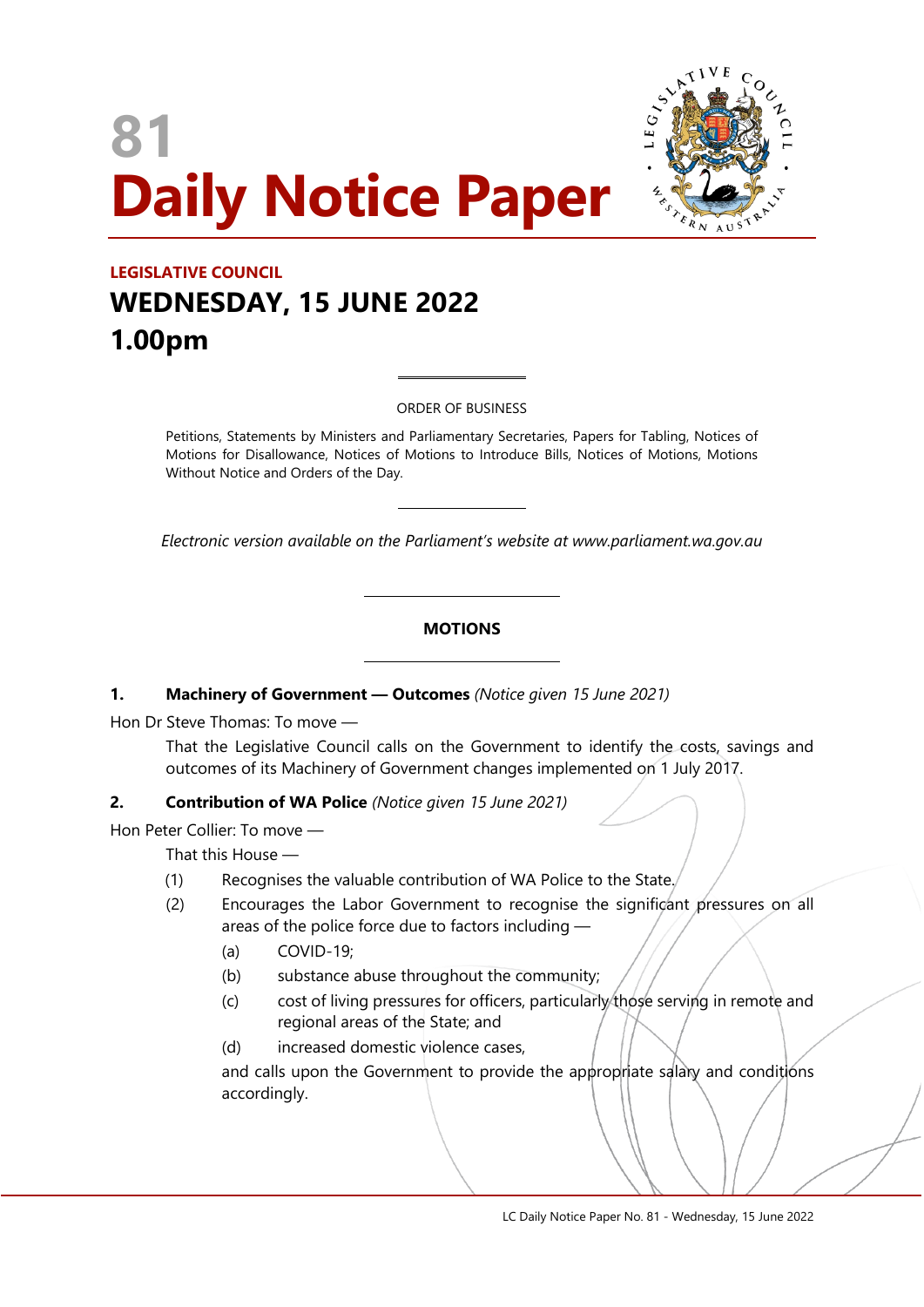# **3. Improved Seniors' Safety and Security Rebate** *(Notice given 16 June 2021)*

Hon Martin Pritchard: To move —

That the Legislative Council notes the McGowan Government's reinstatement of the improved seniors' Safety and Security Rebate and the impact that this \$16 million election commitment will have in ensuring that our seniors are protected and secure in their homes.

#### **4. Human Rights of People with Disability** *(Notice given 17 June 2021)*

Hon Stephen Pratt: To move —

That the Legislative Council commends the McGowan Labor Government's ongoing commitment to individual and systemic advocacy in Western Australia in working to promote, protect and defend the human rights of people with disability.

#### **5. Defence to the Presence of THC in a Driver** *(Notice given 22 June 2021)*

Hon Dr Brian Walker: To move —

That this House urges the McGowan Government to legislate to introduce a complete defence to the presence of THC in a driver's oral fluid or blood in circumstances where —

- (a) the driver has a valid doctor's prescription for a medicine containing THC;
- (a) the offence does not involve dangerous or reckless driving; and
- (b) an officer has not established driver impairment.

# **6. Corruption and Crime Commission — Access to Documents** *(Notice given 24 June 2021)* Hon Nick Goiran: To move —

That this House —

- (a) expresses its appreciation to the Members and staff responsible for the drafting, tabling and publishing of the  $61<sup>st</sup>$  report of the Standing Committee on Procedure and Privileges (Committee);
- (b) is concerned that good faith negotiations between the Committee and the Corruption and Crime Commission (CCC) ceased inexplicably;
- (c) notes that the Committee's audit reveals that 1,120 privileged documents were provided without parliamentary approval by the Government to the CCC:
- (d) reasserts that draft parliamentary speeches, motions and questions are subject to parliamentary privilege in the same way as confidential parliamentary committee material such as committee deliberations and draft report recommendations; and
- (e) encourages the CCC to avail itself forthwith of the opportunity to access the more than 450,000 non-privileged records.

#### **7. Insurance Commission of Western Australia** *(Notice given 9 September 2021)*

Hon Nick Goiran: To move —

That this House —

- (1) Notes that the Insurance Commission of Western Australia (Commission)
	- (a) received \$665.4 million on 11 September 2020 as its share of the settlement of the Bell Group litigation settlement;
	- (b) were not involved in the preparation of the Premier's media release on 4 October 2020 which said that every residential household would from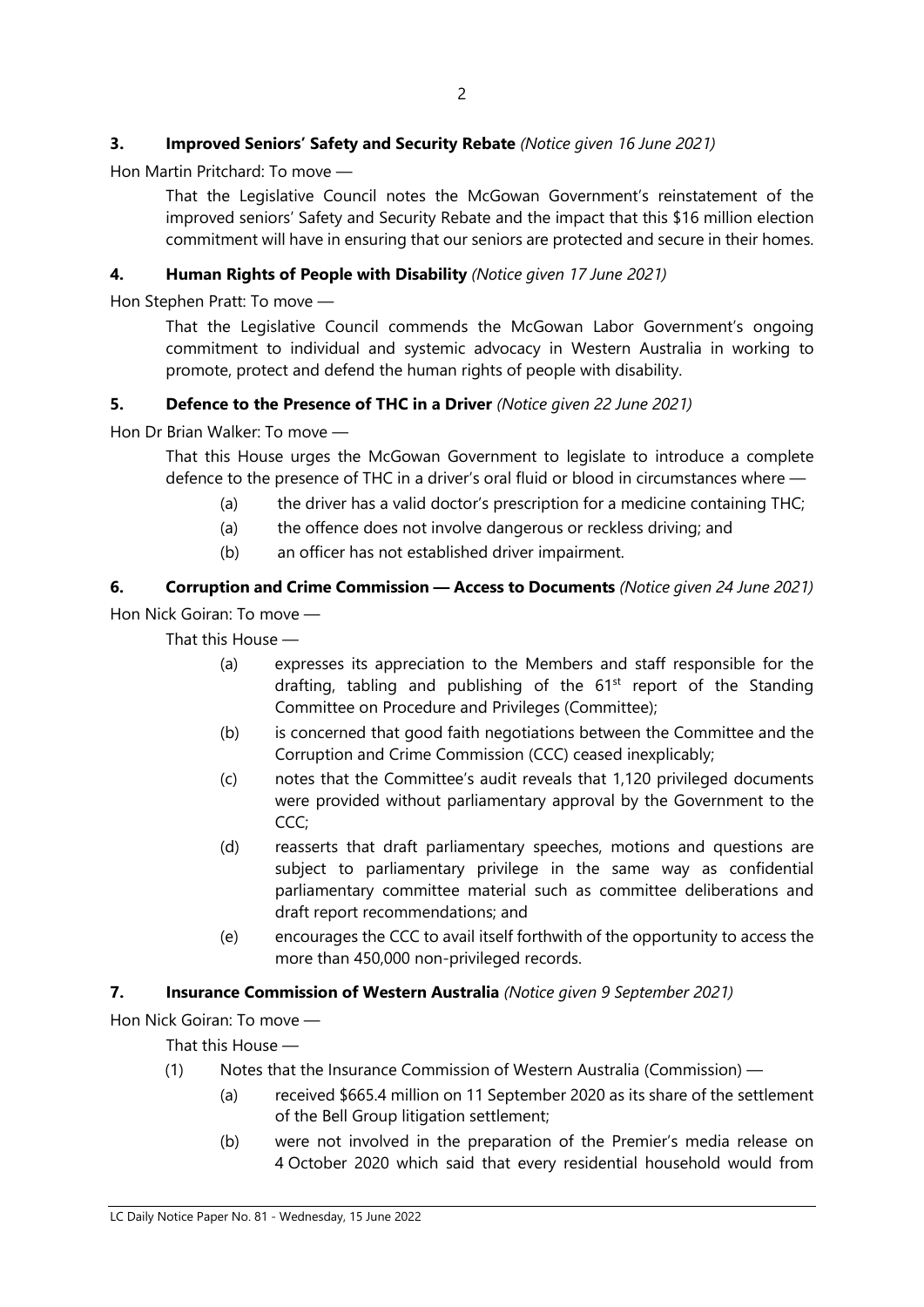1 November 2020 receive a one-off \$600 electricity bill credit "funded from the recent Bell Group settlement";

- (c) paid approximately \$200 million to the Government in 2020-21 by way of tax equivalent payments on the Bell settlement sum; and
- (d) have covered approximately \$292 million in costs arising from the Bell litigation leaving it with an after tax net sum of \$173 million.
- (2) Expresses its concern that the Premier
	- (a) misled Western Australians when he made his electricity credit announcement on 4 October 2020; and
	- (b) did not have the Bell settlement funds when the electricity bill credits were issued.
- (3) Reminds the Premier that the funding of the Bell Group litigation was derived from a WA Inc levy imposed on motorists.
- (4) Calls on the Premier to
	- (a) acknowledge that the Commission Board owe fiduciary duties;
	- (b) undertake not to interfere with the discharge of those duties; and
	- (c) table any reports he receives from the Commission under sections 28 or 29 of the *Insurance Commission of Western Australia Act 1986*.
- **8. Independent Review into the Department of Communities' policies and practices in the placement of children with harmful sexual behaviours in residential care settings** *(Notice given 12 October 2021)*

Hon Nick Goiran: To move —

That this House —

- (1) Thanks the Commissioner for Children and Young People for his *Independent Review into the Department of Communities' policies and practices in the placement of children with harmful sexual behaviours in residential care settings*.
- (2) Notes with grave concern the Commissioner's damning findings which expose that —
	- (a) children raised their concerns, and these were not responded to in a timely manner;
	- (b) the information and knowledge management systems of the Department are not fit for purpose and impede decision making for children and young people and organisational accountability;
	- (c) the Department does not have a cohesive or effective framework or policy, practices or services to understand and respond to children and young people with harmful sexual behaviours;
	- (d) the Department does not consistently ensure that high quality and safe care by well trained and supported staff and carers is provided to children and young people in the care of the CEO in residential care;
	- (e) the Department's risk assessment and management strategies are not effective in consistently preventing, identifying and mitigating risks to children and young people in residential care; and
	- (f) the Department's internal safeguards and review mechanisms do not contribute effectively to the safety of children and young people in residential care.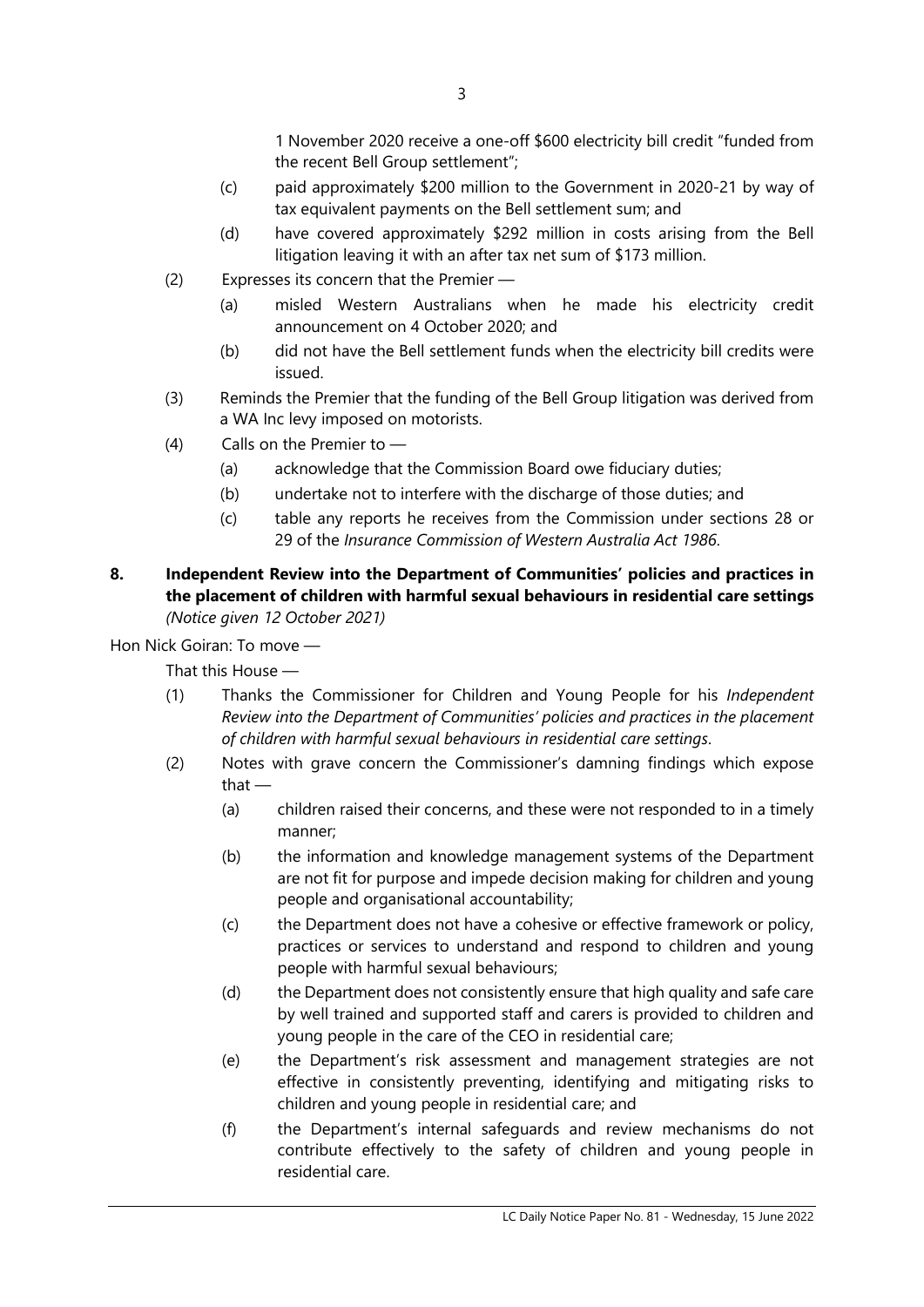- (3) Calls on the Government to urgently provide a precise and time bound plan of how it proposes to address the Commissioner's findings and recommendations.
- **9. Amendment to Standing Orders — Removal of Prayers from Formal Business** *(Notice given 13 October 2021)*

Hon Sophia Moermond: To move —

That Standing Order 14(1) be amended by:

- (a) deleting item (a); and
- (b) renumbering the remaining items accordingly.

# **10. Elder Abuse** *(Notice given 15 February 2022)*

Hon Nick Goiran: To move —

That this House —

- (a) reminds the McGowan Labor Government that its January 2017 election manifesto on responding to elder abuse promised that it would "expedite" amendments to the law surrounding enduring powers of attorney and guardianship;
- (b) notes that on 13 September 2017 the Legislative Council established, on the motion of the Opposition, the Select Committee into Elder Abuse;
- (c) reminds the Government that the Select Committee's  $24<sup>th</sup>$  recommendation in its 2018 Final Report called on it to "act as a matter of urgency";
- (d) notes that more than 5 years have passed since the election promise was made;
- (e) expresses its deep concern about the impact on victims of elder abuse given its prevalence in our State and reports of an increase during the pandemic; and
- (f) calls on the Government to apologise for breaking trust with the victims, the electors and the Parliament, and to make amends without any further delay.

#### **11. COVID-19 in 2022** *(Notice given 24 February 2022)*

Hon Dr Steve Thomas: To move —

That this House:

- (a) notes this State's lack of preparedness for the inevitable outbreak of COVID-19 in 2022 and the spread of the Omicron strain;
- (b) notes the constant changing of the State's COVID rules by the State Government, and that the lack of consistency is damaging to the business community in particular;
- (c) notes the lack of openness and accountability of the Government in making these changes, including not making the information used to make the decisions and thresholds and trigger points freely available;
- (d) notes that this arrogant willingness to keep the community in the dark is unnecessary and unjustified, as the vast majority of the community is mature enough to assess the situation rationally; and
- (e) calls on the McGowan Government to stop treating the Western Australian community with contempt, and provide them with consistent, clear and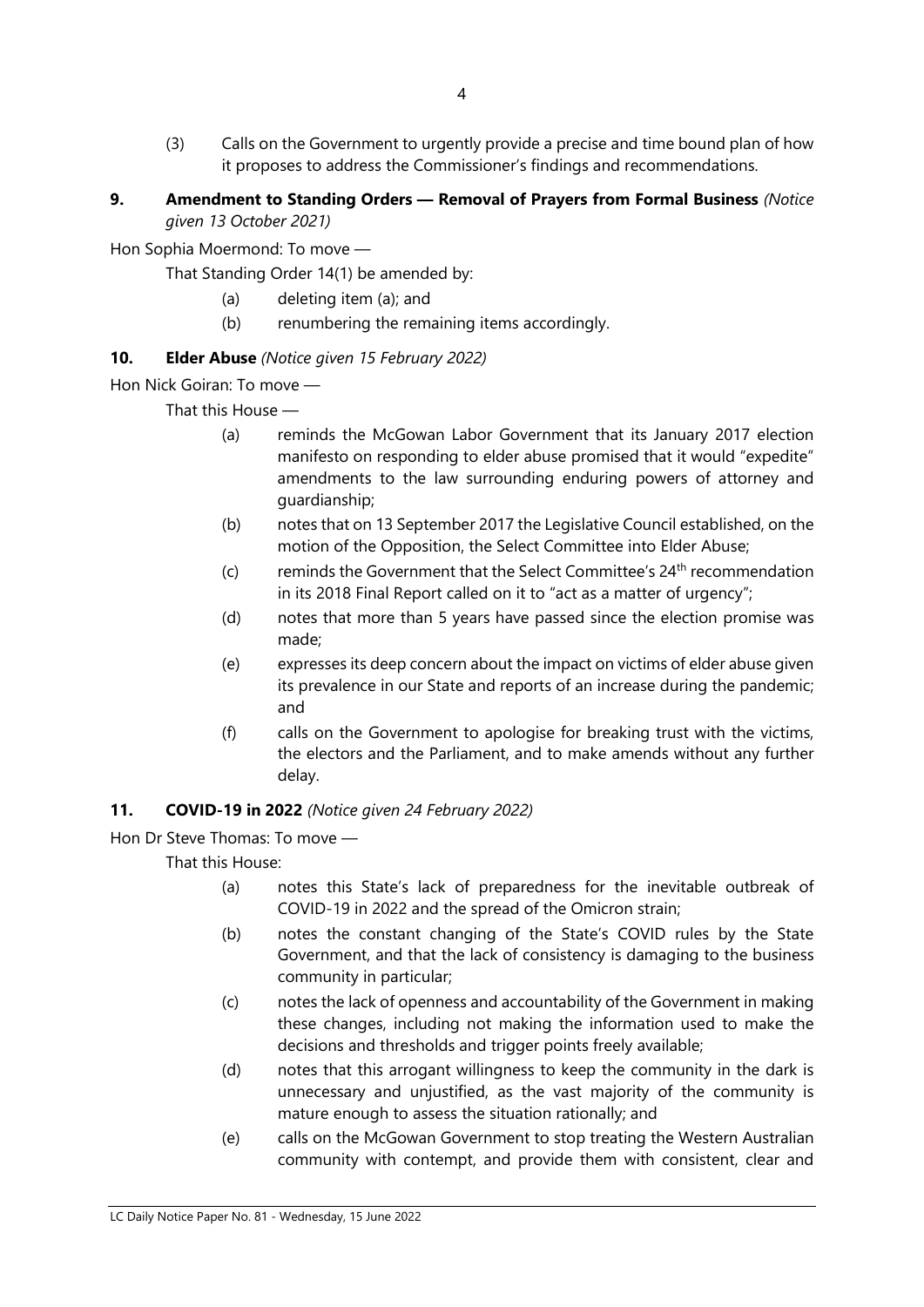manageable rules for COVID and release all supporting data and information used to justify them and all thresholds for future actions.

# **12. Government Budget Surpluses** *(Notice given 23 March 2022)*

Hon Dr Steve Thomas: To move —

That this House —

- (1) Notes that
	- (a) the McGowan Government's prediction of \$15 billion in surpluses over five years looks to be an underestimate given the high iron ore price and high oil price;
	- (b) the McGowan Government has also reaped in hundreds of millions of dollars extra in local fees, charges and taxes, which has given it the highest revenues and largest budget surpluses in the history of Western Australia; and
	- (c) despite this record income the McGowan Government has failed to adequately deliver services to the people and businesses of this State, and that many of their Ministers have failed in their tasks.
- (2) Calls on the McGowan Government to use the massive wealth in the upcoming 2022-23 State Budget to improve its performance, and to deliver a real vision for the future of all the people of Western Australia, including those in the regions.

# **13. Homelessness in Western Australia** *(Notice given 11 May 2022)*

Hon Sophia Moermond: To move —

That this House recognises that homelessness in Western Australia has reached alarming levels with around nine thousand people considered homeless on any given night of the week, and the McGowan Labor Government must do more to tackle the problem by —

- (a) urgently having independent analysis done on the changing scale and nature of homelessness across Western Australia taking into account the many social, economic and policy factors that impact on homelessness;
- (b) identifying policies and practices from all levels of government that have a bearing on delivering services to the homeless; and
- (c) drastically increasing financial aid to those organisations that work with the homeless so as they can expand their operations to help more Western Australian citizens.

#### **14. Cost of Living** *(Notice given 12 May 2022)*

Hon Sophia Moermond: To move —

That this House acknowledges the incredible rise in the cost of living that has become a burden on everyday Australians, with rising fuel and grocery prices, record inflation, and an increase in transport and business costs and —

- (a) urges the McGowan Labor Government to consider all economic levers at its disposal to further ease cost of living pressures in Western Australia; and
- (b) also urges the Premier, in his role as Treasurer, to set up an investigation by his department to consider how a Universal Basic Income for all Western Australian residents could ensure that citizens are keeping up with everyday cost of living pressures and that no one in our State is living under the poverty line.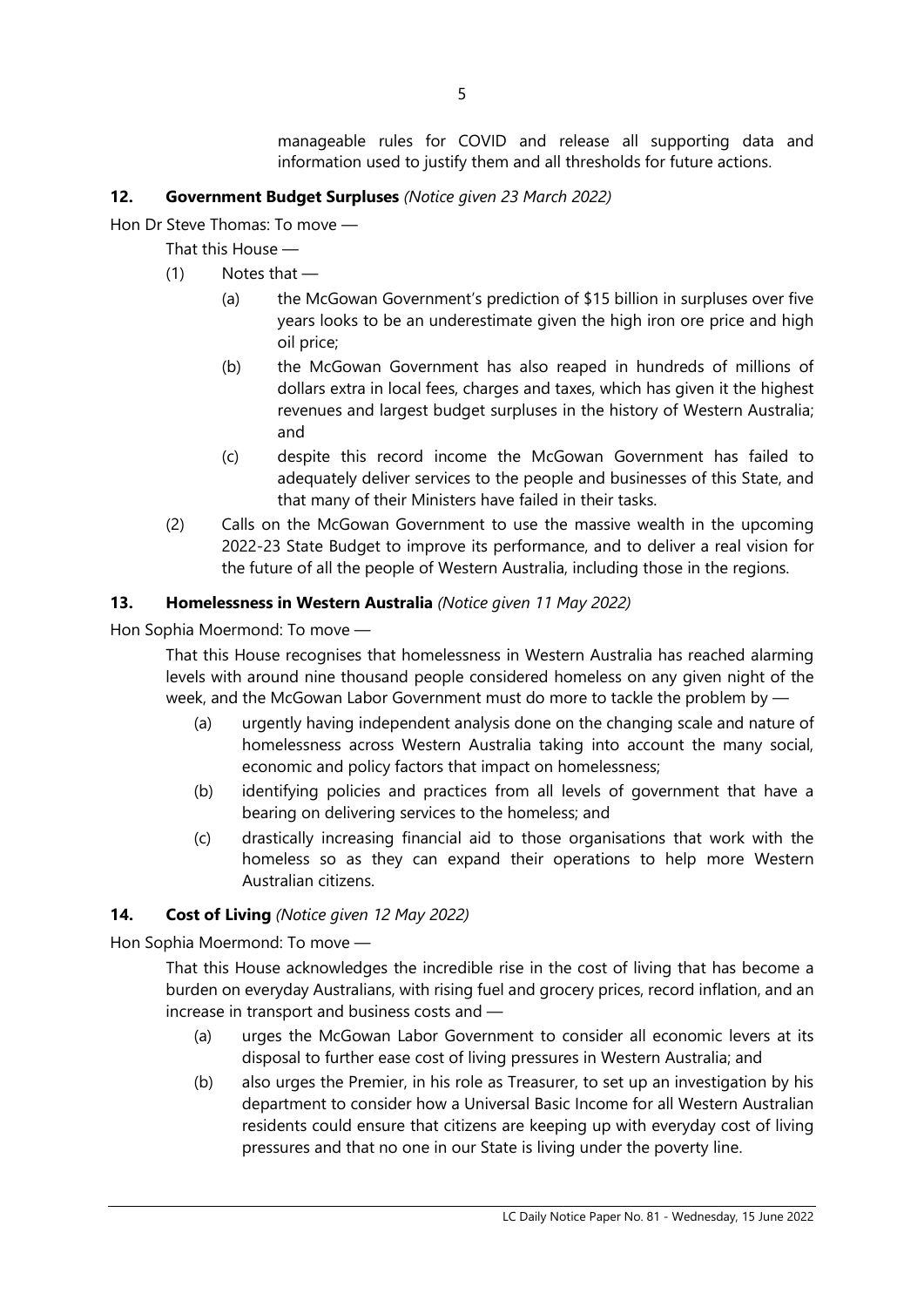# **15. Greyhound Racing** *(Notice given 17 May 2022)*

Hon Sophia Moermond: To move —

That this House —

- (a) notes that the greyhound racing industry in Western Australia is a cruelty fuelled, so-called "sport", that is designed to profit off the immense suffering and pain of racing greyhounds;
- (b) further notes that the wellbeing, safety, and welfare of greyhounds is *not*  the number one priority of Greyhounds WA, instead it is only after corporate profits and government support to enrich themselves; and
- (c) calls on the government to immediately ban the archaic blood sport that is greyhound racing for good.

# **MOTIONS FOR DISALLOWANCE**

 $\overline{a}$ 

 $\overline{a}$ 

 $\overline{\phantom{a}}$ 

 $\overline{\phantom{a}}$ 

**1. City of Wanneroo Fencing Local Law 2021** *(Notice given 19 May 2022 moves pro forma on 16 June 2022)*

Hon Lorna Harper: To move —

That, pursuant to recommendation of the Joint Standing Committee on Delegated Legislation, the *City of Wanneroo Fencing Local Law 2022* published in the *Gazette* on 4 March 2022 and tabled in the Legislative Council on 15 March 2022 under the *Local Government Act 1995*, be and is hereby disallowed. (Tabled paper No. 1093).

#### **ORDERS OF THE DAY**

#### **1. City of Vincent Local Government Property Local Law 2021 — Disallowance**

Moved (SO 67(3)) 24 March 2022 on the motion of Hon Lorna Harper (Days remaining 6 after today (Indicative date — 17 August 2022))

That, pursuant to recommendation of the Joint Standing Committee on Delegated Legislation, the *City of Vincent Local Government Property Local Law 2021* published in the *Gazette* on 30 November 2021 and tabled in the Legislative Council on 7 December 2021 under the *Local Government Act 1995*, be and is hereby disallowed. (Tabled Paper 960).

**2. Estimates of Revenue and Expenditure — Consolidated Account Estimates 2022–2023** *(Notice given 12 May 2022) Minister for Emergency Services representing the Treasurer*

Debate adjourned Hon Colin de Grussa (14 June 2022) on the motion of the Minister for Emergency Services representing the Treasurer as follows —

That pursuant to Standing Order No. 69(1) the Legislative Council take note of Tabled Paper No. 1270A-D (2022–2023 Budget Statements), laid upon the Table of the House on 12 May 2022.

(Days remaining 5 after today – SO 69(2))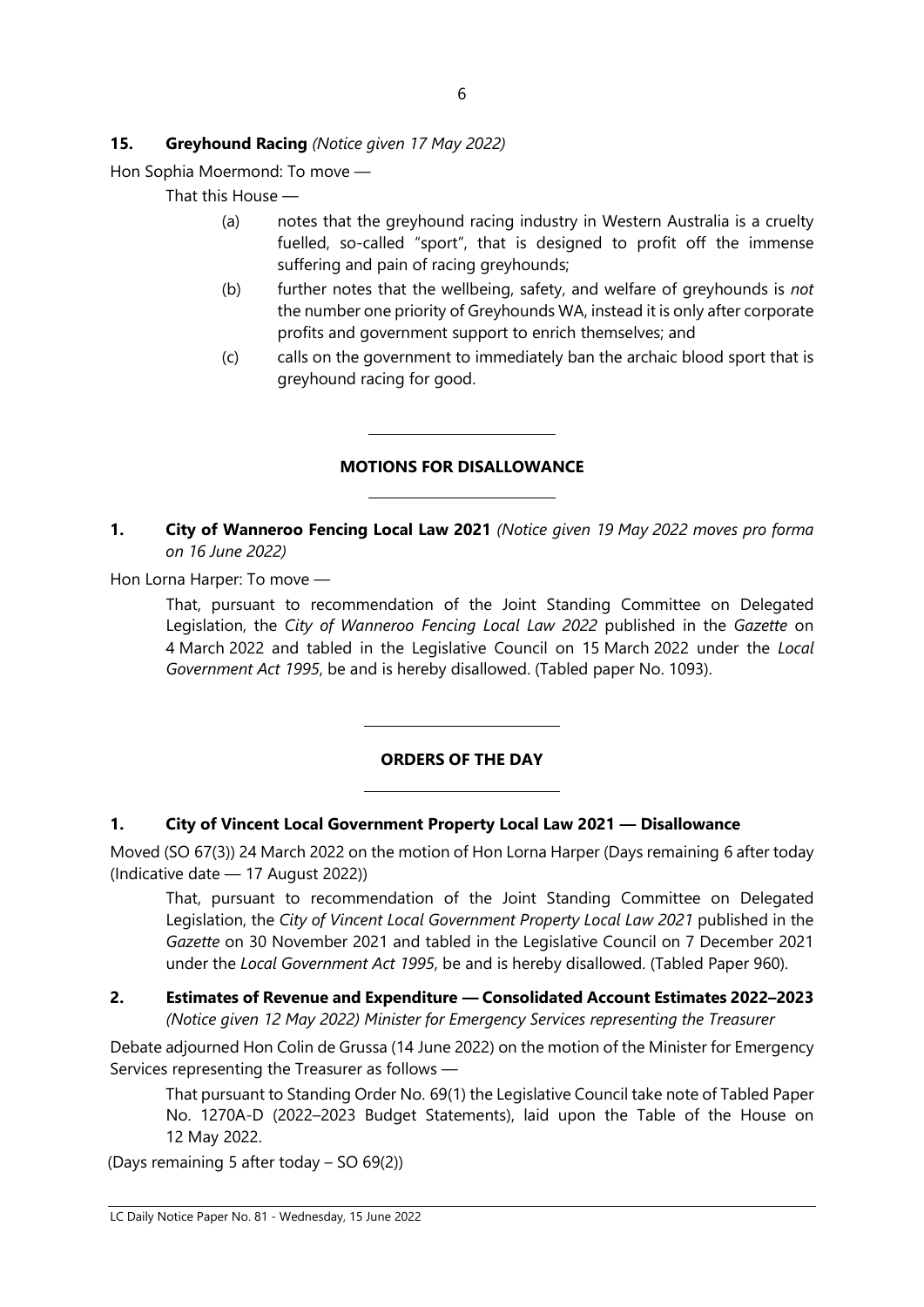**3. Conservation and Land Management Amendment Bill 2021** *[LA 7–1] Minister for Emergency Services representing the Minister for Environment*

Second reading adjourned (Thursday, 24 June 2021).

**4. Transfer of Land Amendment Bill 2021** *[LA 16–1] Leader of the House representing the Minister for Lands*

Second reading continuation of remarks in reply Leader of the House 58 minutes (Wednesday, 18 May 2022).

**5. \*Fair Trading Amendment Bill 2021** *[LC 19–1] Minister for Emergency Services representing the Minister for Commerce*

Second reading adjourned (Wednesday, 23 June 2021).

*See Standing Committee on Uniform Legislation and Statutes Review Report No. 133 (Tabled 10 August 2021).*

*cf SNP 19 Issue 1 — 10 August 2021.*

**6. \*Statutes (Repeals and Minor Amendments) Bill 2021** *[LC 2–1] Parliamentary Secretary to the Attorney General*

Second reading adjourned (Thursday, 6 May 2021).

*See Standing Committee on Uniform Legislation and Statutes Review Report No. 135 (Tabled 31 August 2021).*

**7. Criminal Appeals Amendment Bill 2021** *[LA 35–1] Parliamentary Secretary to the Attorney General*

Committee progress clause 4 (Tuesday, 14 June 2022).

**8. Civil Procedure (Representative Proceedings) Bill 2021** *[LA 37–1] Parliamentary Secretary to the Attorney General*

Second reading adjourned (Thursday, 28 October 2021).

**9. Forest Products Amendment Bill 2021** *[LA 50–1] Minister for Regional Development representing the Minister for Forestry*

Committee progress clause 2 (Thursday, 24 March 2022).

**10. Railway (METRONET) Amendment Bill 2022** *[LA 63–1] Leader of the House representing the Minister for Transport*

Second reading adjourned (Thursday, 24 March 2022).

**11. Soil and Land Conservation Amendment Bill 2021** *[LA 55–1] Minister for Agriculture and Food*

Second reading adjourned (Thursday, 24 March 2022).

**12. Parliamentary Commissioner Amendment (Reportable Conduct) Bill 2021** *[LA 61–1] Leader of the House representing the Minister for Child Protection*

Second reading adjourned (Thursday, 7 April 2022).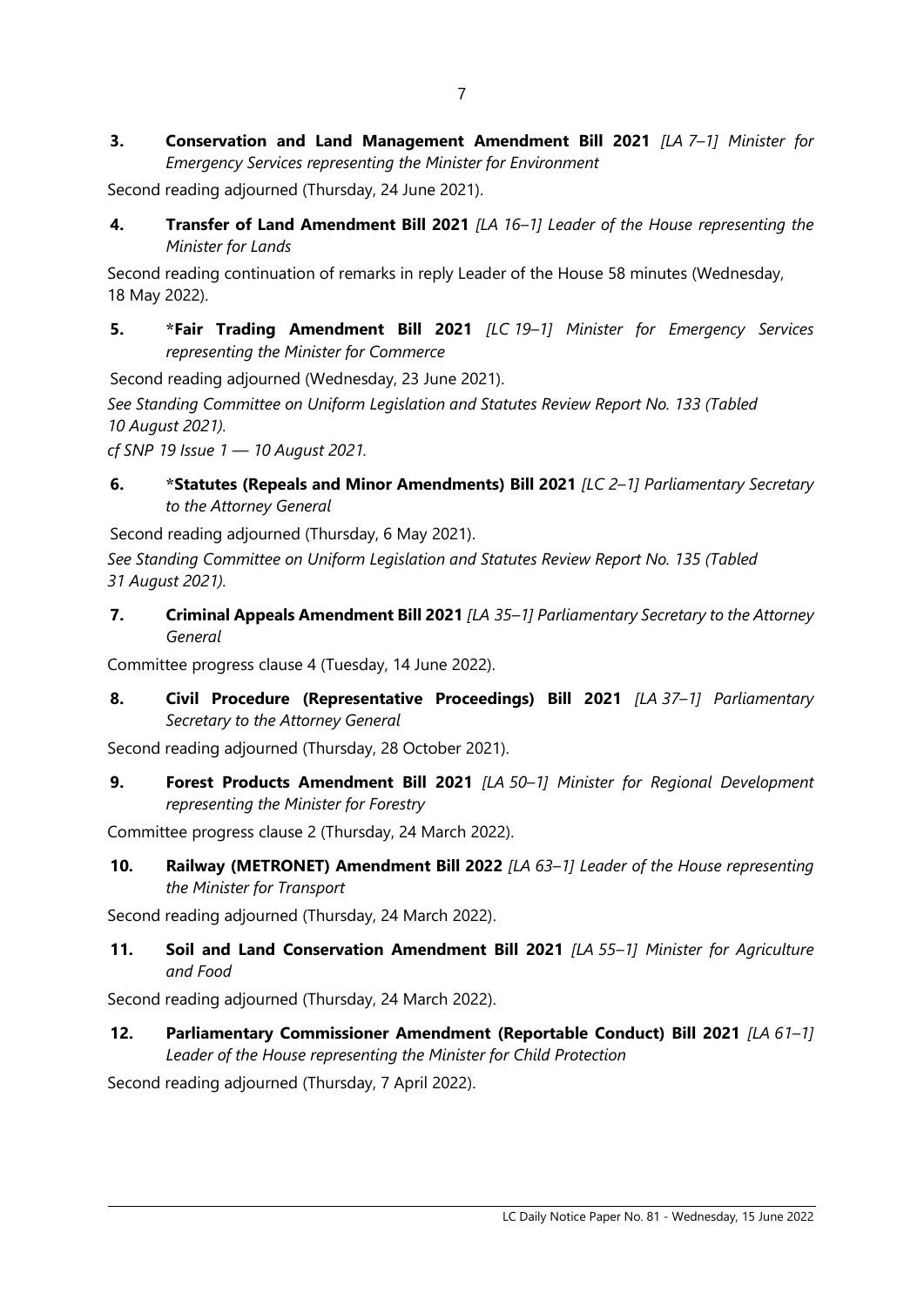- **13. Standing Committee on Procedure and Privileges — Report 61 — Progress Report: Supreme Court proceedings and matters of privilege raised in the 40th Parliament** *(Tabled 13 May 2021)*
- Consideration on the motion of Hon Simon O'Brien (Thursday, 13 May 2021) as follows —

That Recommendation 1 contained in Report 61 of the Standing Committee on Procedure and Privileges, *Progress Report: Supreme Court proceedings and matters of privilege raised in the 40th Parliament,* be adopted and agreed to.

*See Tabled Paper 191 (Tabled 13 May 2021).*

Recommendation 1 states —

A standing memorandum of understanding relating to the compulsory production of evidence and determinations as to material that is subject to parliamentary privilege be advanced between the Legislative Council and relevant investigative agencies, in accordance with the resolution of the Legislative Council of 5 September 2019.

**14. Standing Committee on Procedure and Privileges — Report 61 — Progress Report: Supreme Court proceedings and matters of privilege raised in the 40th Parliament** *(Tabled 13 May 2021)*

Consideration on the motion of Hon Simon O'Brien (Thursday, 13 May 2021) as follows —

That Recommendation 2 contained in Report 61 of the Standing Committee on Procedure and Privileges, *Progress Report: Supreme Court proceedings and matters of privilege raised in the 40th Parliament,* be adopted and agreed to.

*See Tabled Paper 191 (Tabled 13 May 2021).*

Recommendation 2 states —

The Committee recommends that the following matters be re-referred to the Procedure and Privileges Committee for inquiry and report:

In relation to the refusal by Ms Emily Roper, the Acting Director General of the Department of the Premier and Cabinet, to comply with a summons to attend and produce documents at 9.00am on Friday, 9 August 2019, issued by the Legislative Council Standing Committee on Procedure and Privileges, and the events leading up to that non-compliance:

- (1) Did Ms Emily Roper, or any other person or body, commit a contempt of the Legislative Council or any breach of its privileges?
- (2) If the Committee so finds that any contempt of the Legislative Council has been committed, or that any of the privileges of the Legislative Council have been breached, then what penalty, if any, should the Legislative Council impose for each contempt or breach?
- **15. Standing Committee on Procedure and Privileges — Report 61 — Progress Report: Supreme Court proceedings and matters of privilege raised in the 40th Parliament** *(Tabled 13 May 2021)*

Consideration on the motion of Hon Simon O'Brien (Thursday, 13 May 2021) as follows —

That Recommendation 3 contained in Report 61 of the Standing Committee on Procedure and Privileges, *Progress Report: Supreme Court proceedings and matters of privilege raised in the 40th Parliament,* be adopted and agreed to.

*See Tabled Paper 191 (Tabled 13 May 2021).*

Recommendation 3 states —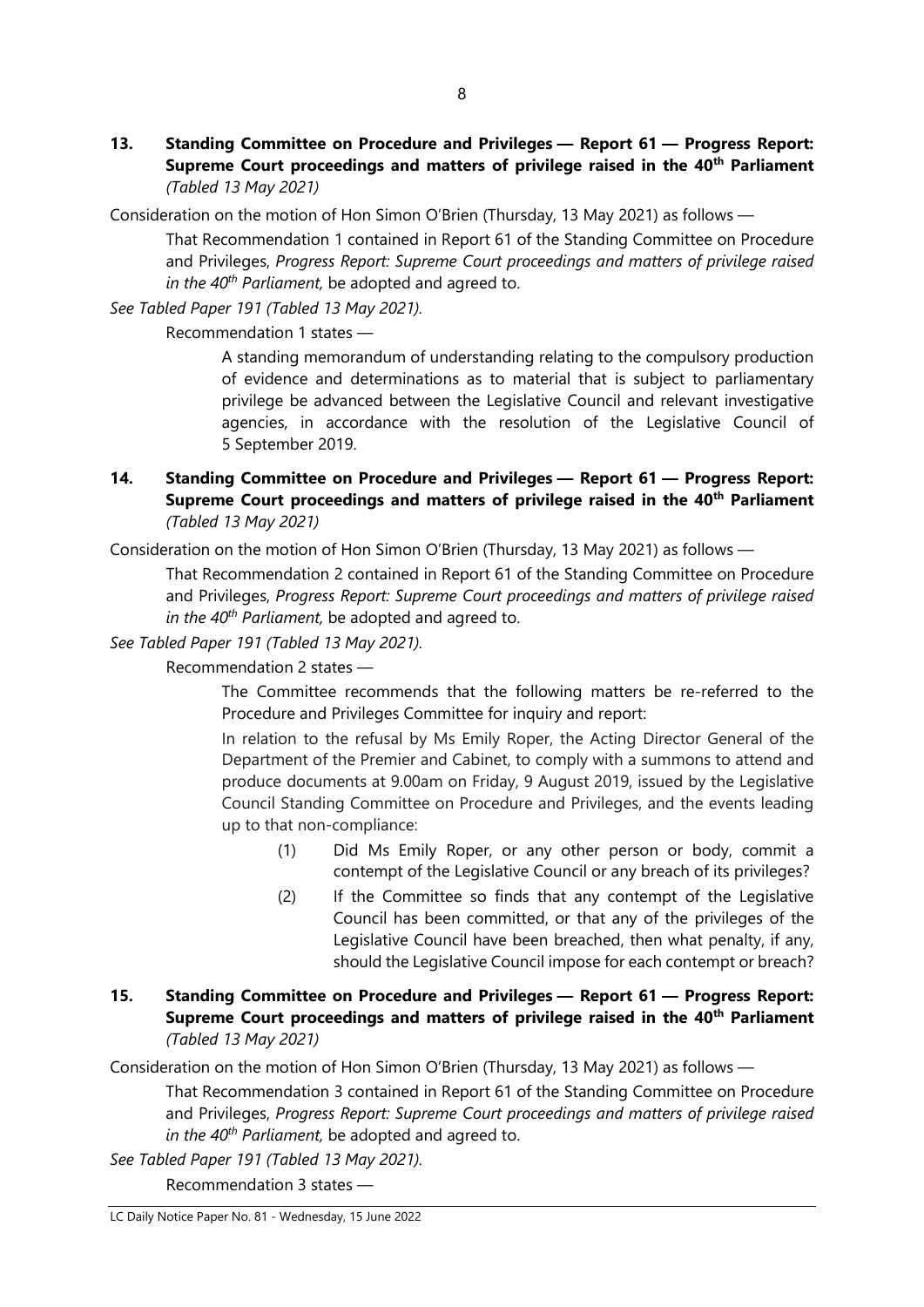The Committee recommends that the following matters be re-referred to the Procedure and Privileges Committee for inquiry and report:

In relation to the actions of Mr Darren Foster, the Director General of the Department of the Premier and Cabinet, in producing documents to the Corruption and Crime Commission relating to former Members of the Legislative Council without following a procedure that the Legislative Council or the Legislative Council Standing Committee on Procedure and Privileges had authorised for determining issues of parliamentary privilege:

- (1) Did Mr Darren Foster, or any other person or body, commit a contempt of the Legislative Council or any breach of its privileges?
- (2) If the Committee so finds that any contempt of the Legislative Council has been committed, or that any of the privileges of the Legislative Council have been breached, then what penalty, if any, should the Legislative Council impose for each contempt or breach?

# **16. Misuse of Drugs Amendment Bill 2021** *[LC 23–1] Hon Dr Brian Walker*

Second reading adjourned (Thursday, 3 June 2021).

# **17. Climate Change and Greenhouse Gas Emissions Reduction Bill 2021** *[LC 48–1] Hon Dr Brad Pettitt*

Second reading adjourned (Thursday, 14 October 2021).

# **18. Retail Trading Hours Amendment Bill 2021** *[LC 62–1] Hon Wilson Tucker*

Second reading adjourned (Thursday, 16 December 2021).

#### **19. Investment in Digital Inclusion** *(Moved 16 December 2021)*

Resumption of debate adjourned (Thursday, 16 December 2021), on the motion of Hon Wilson Tucker as follows —

That this House:

- (a) recognises the benefits of digital inclusion, particularly in remote and regional areas of Western Australia;
- (b) notes that despite the rollout of the NBN, many regional Western Australians still lack network access and remain effectively digitally excluded; and
- (c) calls on the State Government to increase investment in initiatives to improve network access and digital inclusion for regional Western Australia.

*Total time remaining on motion — 7 mins.*

# **20. St Patrick's Day** *(Moved 17 March 2022)*

Resumption of debate adjourned (Thursday, 17 March 2022), on the motion of Hon Dr Brian Walker as follows —

Noting that today is St Patrick's Day, this House encourages all those celebrating to enthusiastically embrace the pot at the end of the rainbow.

*Total time remaining on motion — 57 mins.*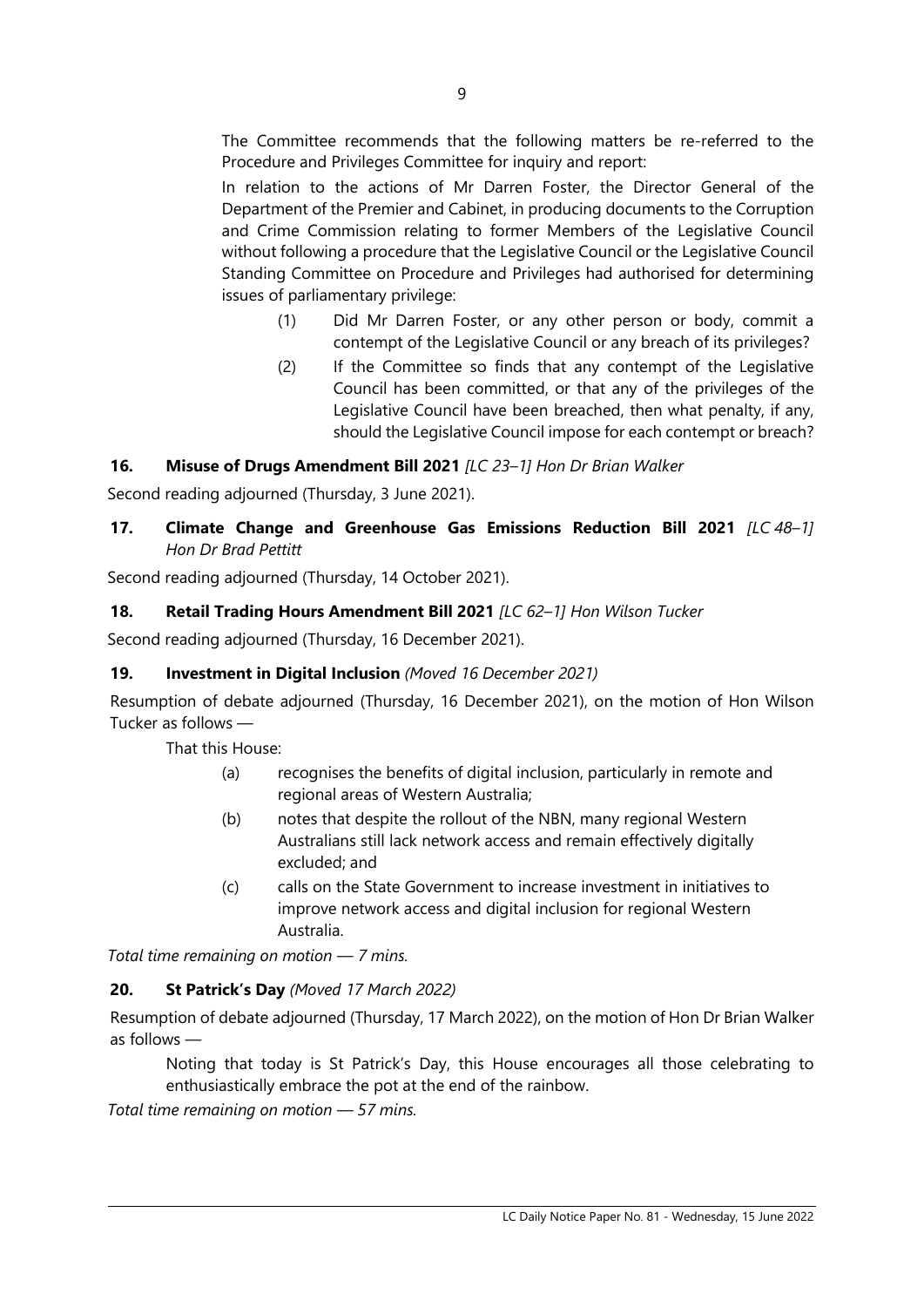# **BILLS REFERRED TO COMMITTEES**

**1. Health and Disability Services (Complaints) Amendment Bill 2021** *[LA 60–2] Leader of the House representing the Minister for Health* 

Now stands referred to the Standing Committee on Uniform Legislation and Statutes Review. (SO 126 applies until 2 July 2022).

Second reading adjourned (Wednesday, 18 May 2022).

#### **MATTERS REFERRED TO COMMITTEES**

**1. Standing Committee on Procedure and Privileges — Matter of Privilege raised by Hon Sue Ellery MLC** *(Referred 14 June 2022)*

Now stands referred to the Standing Committee on Procedure and Privileges.

 $\overline{a}$ 

 $\overline{a}$ 

 $\overline{a}$ 

 $\overline{a}$ 

 $\overline{\phantom{a}}$ 

 $\overline{\phantom{a}}$ 

#### **SELECT COMMITTEES**

#### **1. Select Committee into Cannabis and Hemp** *(Established 13 October 2021)*

On the motion of Hon Dr Brian Walker as follows —

- (1) A Select Committee to be known as the Cannabis and Hemp Select Committee is established.
- (2) The Select Committee is to inquire into and report on the potential to amend the current legislation and regulations which apply to cannabis and hemp in Western Australia, with particular reference to —
	- (a) the current barriers to pharmaceutical nutraceutical use of cannabinoid products;
	- (b) medicinal cannabis, its prescription, availability and affordability; and
	- (c) the potential benefits and risks of permitting industrial hemp for human consumption.
- (3) The Select Committee shall consist of five members, namely: Hon Dr Brian Walker (Chair); Hon Matthew Swinbourn (Deputy Chair); Hon Jackie Jarvis; Hon Lorna Harper and Hon James Hayward.
- (4) The Select Committee may table interim reports, and is to table its final report by no later than 12 months after the committee has been established.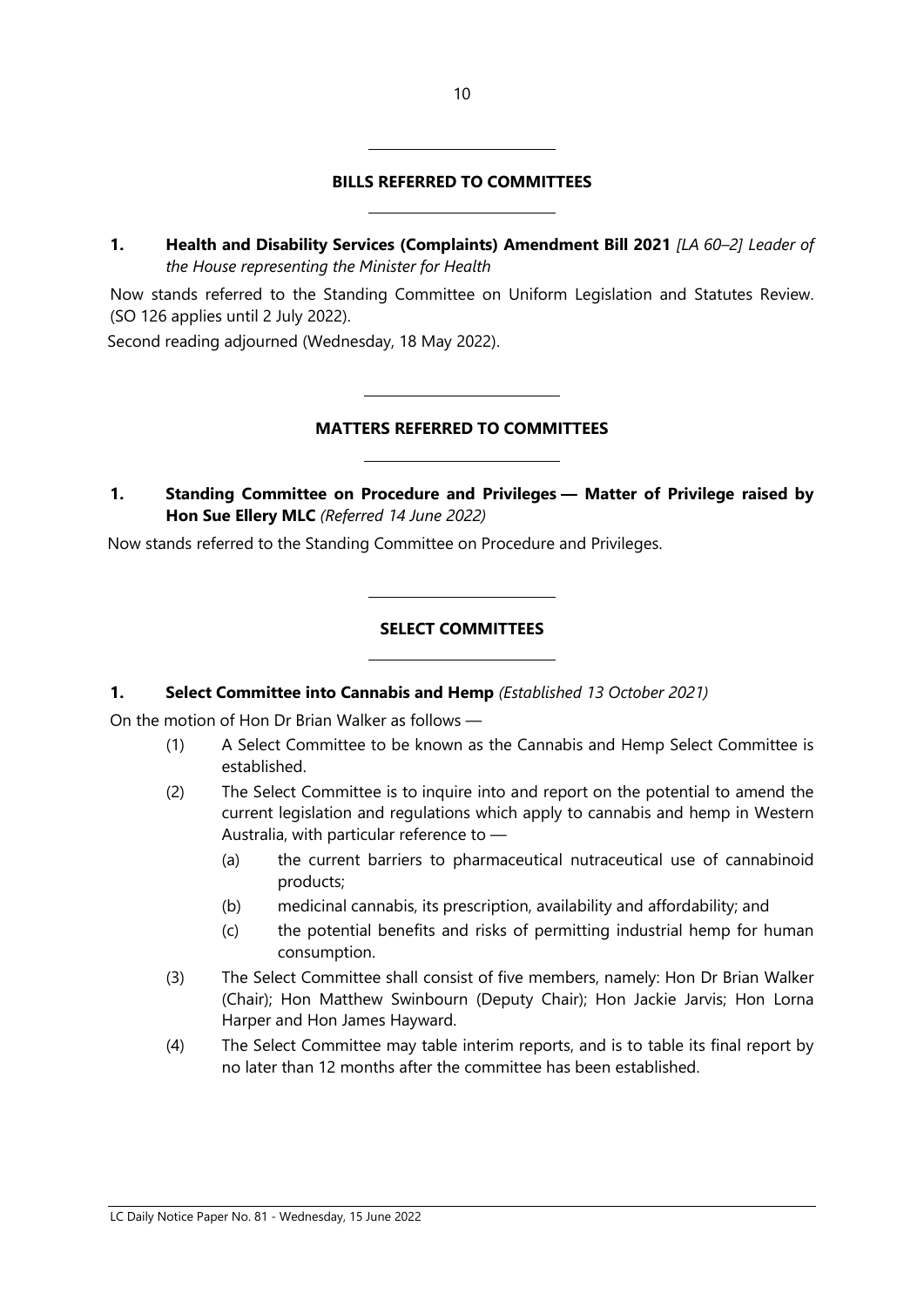#### **COMMITTEE INITIATED INQUIRIES**

**1. Standing Committee on Estimates and Financial Operations — Terms of Reference: Inquiry into the financial administration of homelessness services in Western Australia** *(Notice given 18 November 2021)*

Resolution of the Committee on 17 November 2021 to commence an Inquiry into the financial administration of homelessness services in Western Australia with particular focus on —

(a) the current funding and delivery of services;

 $\overline{a}$ 

 $\overline{a}$ 

- (b) 'All Paths Lead to a Home', Western Australia's 10-Year Strategy on Homelessness 2020-2030;
- (c) existing data systems and how data informs service delivery; and
- (d) any other related matter.

*Pursuant to Standing Order 163, Hon Steve Martin is substituted for Hon Nick Goiran and Hon Dan Caddy is substituted for Hon Samantha Rowe for the duration of this inquiry.*

**2. Joint Standing Committee on the Corruption and Crime Commission — Terms of Reference: Inquiry into What happens next? Beyond a finding of serious misconduct** *(Notice given 24 March 2022)*

Resolution of the Committee on 23 March 2022 to commence an inquiry entitled What happens next? Beyond a finding of serious misconduct with the following terms of reference —

The Committee will inquire into what happens after a public officer is found to have engaged in serious misconduct including —

- (a) disciplinary and other sanctions imposed by departments, local government, the Western;
- (b) unexplained wealth and criminal benefits proceedings initiated by the Corruption and Crime Commission;
- (c) criminal prosecutions arising from serious misconduct investigations including prosecuting arrangements, challenges and outcomes;
- (d) the roles of the Corruption and Crime Commission, Public Sector Commission, departments, local government, the Western Australia Police Force and other authorities in taking action, oversighting and/or reporting the above outcomes; and
- (e) measures to improve the effectiveness, transparency and/or oversight of the above.

The Committee will report by 30 November 2023.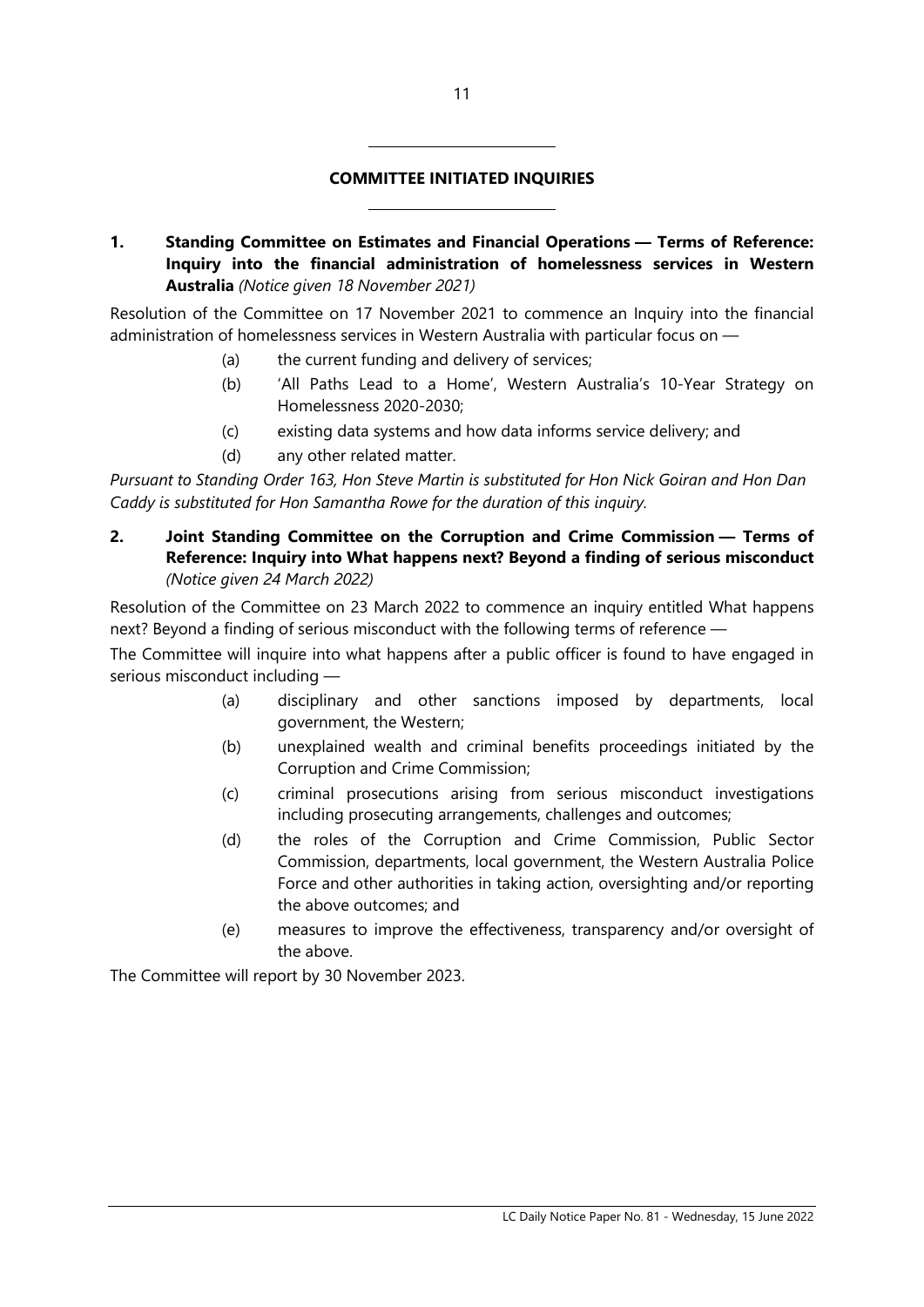**3. Joint Standing Committee on the Commissioner for Children and Young People — Terms of Reference: Inquiry into the most effective ways for Western Australia to address food insecurity for children and young people affected by poverty** *(Notice given 7 April 2022)*

Resolution of the Committee on 6 April 2022 to commence an inquiry into the most effective ways for Western Australia to address food insecurity for children and young people affected by poverty with the following terms of reference —

The Committee will consider —

- (1) The impact of poor nutrition on children and young people and the extent of the problem in Western Australia.
- (2) Challenges for children and young people in accessing enough nutritious food.
- (3) The extent to which food relief:
	- (a) is currently accessed by children and young people, including at school and in early childhood education and care settings; and
	- (b) is effective.
- (4) The extent to which food literacy programs aimed at children and young people and/or their parents/carers:
	- (a) Are currently accessed; and
	- (b) Are effective
- (5) Government-funded school lunch programs.
- (6) Any other existing or potential initiatives.
- (7) Western Australia's obligations and responsibilities to monitor and address food insecurity as an aspect of child wellbeing.

The Committee is particularly keen to hear about experiences of Aboriginal and Torres Strait Islander children and the children of refugees and newly arrived migrants.

The Committee will report by 30 April 2023.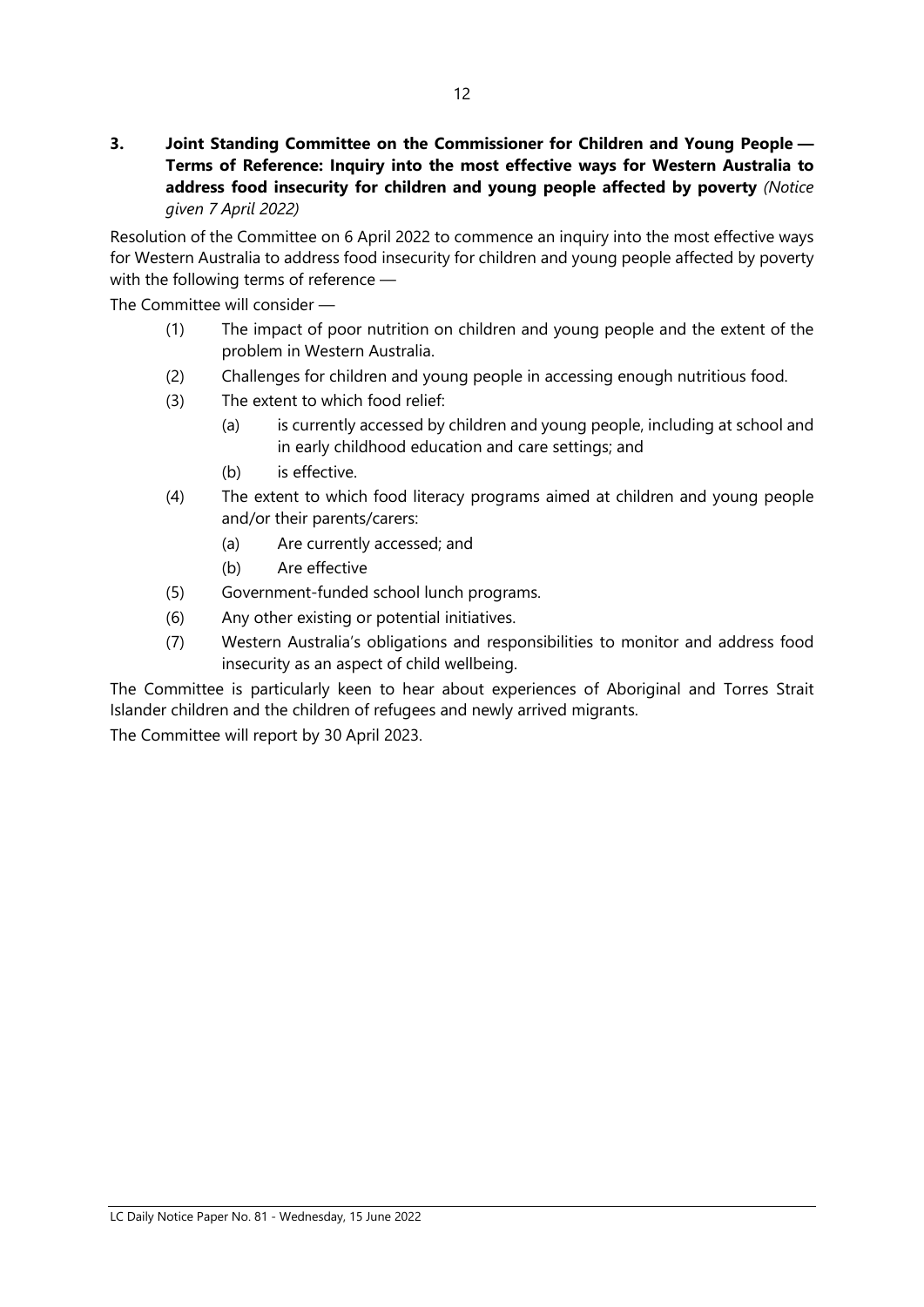#### **CONSIDERATION OF COMMITTEE REPORTS**

 $\overline{\phantom{a}}$ 

 $\overline{\phantom{a}}$ 

**1. Joint Standing Committee on the Corruption and Crime Commission — Report No. 2 — If not the CCC … then where? An examination of the Corruption and Crime Commission's oversight of excessive use of force allegations against members of the WA Police Force** *(Tabled 9 September 2021)*

Continuation of remarks Hon Pierre Yang — 4 mins (Wednesday, 11 May 2022) on the motion of Hon Dr Steve Thomas that the report be noted.

*See Tabled paper 537.*

*Time remaining on motion — 49 mins.*

*Standing Order 110(2A) and (2B) applied — 13 October 2021, 17 November 2021, 23 February 2022. Government Response Tabled 30 November 2021 (Tabled Paper 913)*.

**2. Joint Standing Committee on the Corruption and Crime Commission — Report No. 3 — 'A GOOD YEAR'. The work of the Parliamentary Inspector of the Corruption and Crime Commission** *(Tabled 24 February 2022)*

Consideration. *See Tabled paper 1085.*

**3. Joint Standing Committee on the Commissioner for Children and Young People — Report No. 2 — Report Review 2020-21: Examination of selected reports by the Commissioner for Children and Young People** *(Tabled 18 November 2021)*

Continuation of remarks Hon Pierre Yang — 5 mins (Wednesday, 16 March 2022) on the motion of Hon Jackie Jarvis that the report be noted.

*See Tabled paper 895.*

*Time remaining on motion — 3 hours. Standing Order 110(2A) and (2B) applied — 16 March 2022.*

**4. Joint Standing Committee on the Commissioner for Children and Young People — Report No. 3 — The merits of appointing a commissioner for Aboriginal children and young people** *(Tabled 18 November 2021)*

Continuation of remarks Hon Jackie Jarvis — 5 mins (Wednesday, 23 March 2022) on the motion of Hon Neil Thomson that the report be noted.

*See Tabled paper 896.*

*Time remaining on motion — 3 hours.*

*Standing Order 110(2A) and (2B) applied — 23 March 2022.*

*Government Response Tabled 16 March 2022 (Tabled Paper 1133)*.

**5. Joint Standing Committee on the Corruption and Crime Commission — Report No. 4 — The definition of 'public officer' in the Corruption, Crime and Misconduct Act 2003** *(Tabled 24 March 2022)*

Consideration. *See Tabled paper 1175.*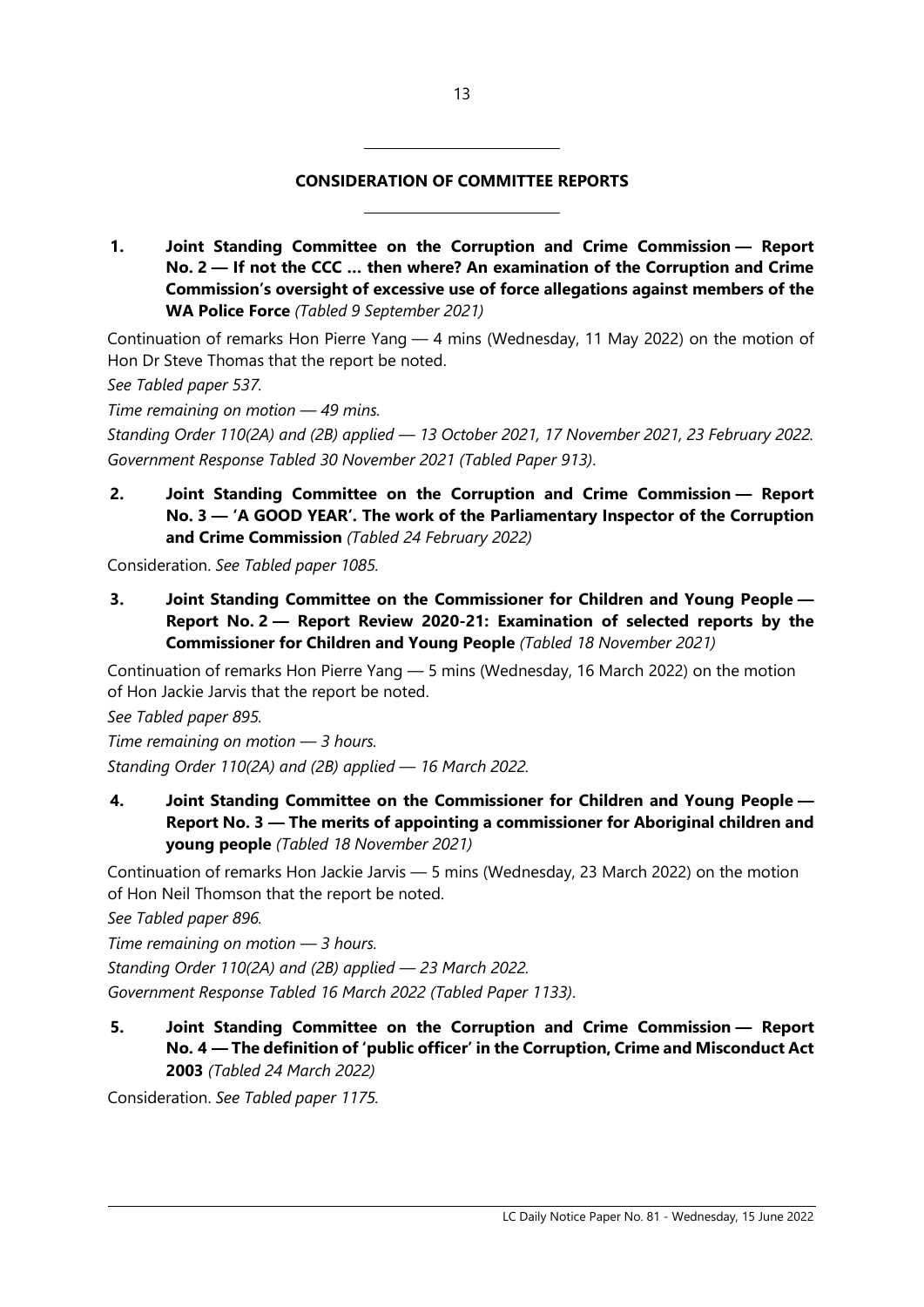**6. Joint Standing Committee on the Corruption and Crime Commission — Report No. 5 — Police power of arrest — Parliamentary Inspector's report** *(Tabled 24 March 2022)*

Consideration. *See Tabled paper 1176.*

**7. Joint Standing Committee on the Corruption and Crime Commission — Report No. 6 — The Corruption and Crime Commission's unexplained wealth function — The review by the Honourable Peter Martino** *(Tabled 24 March 2022)*

Consideration. *See Tabled paper 1177.*

**8. Standing Committee on Environment and Public Affairs — Report No. 58 — Overview of Petitions (2 June 2021 to 2 December 2021)** *(Tabled 24 March 2022)*

Consideration. *See Tabled paper 1178.*

**9. Standing Committee on Estimates and Financial Operations — Report No. 85 — Consideration of the 2021-22 Budget Estimates** *(Tabled 30 November 2021)*

Resumption of debate (Wednesday, 6 April 2022) on the motion of Hon Peter Collier that the report be noted.

*See Tabled paper 937.*

*Time remaining on motion — 3 hours.*

*Standing Order 110(2A) and (2B) applied — 6 April 2022.*

*Government Response Tabled 15 February 2022 (Tabled Paper 1009)*.

**10. Standing Committee on Procedure and Privileges — Report No. 66 — Person referred to in the Legislative Council — Submission not considered** *(Tabled 7 April 2022)*

Consideration. *See Tabled paper 1216.*

**11. Joint Standing Committee on the Commissioner for Children and Young People — Report No. 1 — Annual Report 2020–2021** *(Tabled 16 September 2021)*

Continuation of remarks Hon Kyle McGinn — 4 mins (Wednesday, 11 May 2022) on the motion of Hon Neil Thomson that the report be noted.

*See Tabled paper 678.*

*Time remaining on motion — 1 hour. Standing Order 110(2A) and (2B) applied — 10 November 2021, 8 December 2021, 11 May 2022.*

# **12. Standing Committee on Public Administration — Report No. 37 — Delivery of Ambulance Services in Western Australia: Critical Condition** *(Tabled 19 May 2022)*

Consideration. *See Tabled paper 1290.*

**13. Standing Committee on Estimates and Financial Operations — Report No. 86 — Consideration of the 2020-21 Annual Reports** *(Tabled 14 June 2022)*

Consideration. *See Tabled paper 1334.*